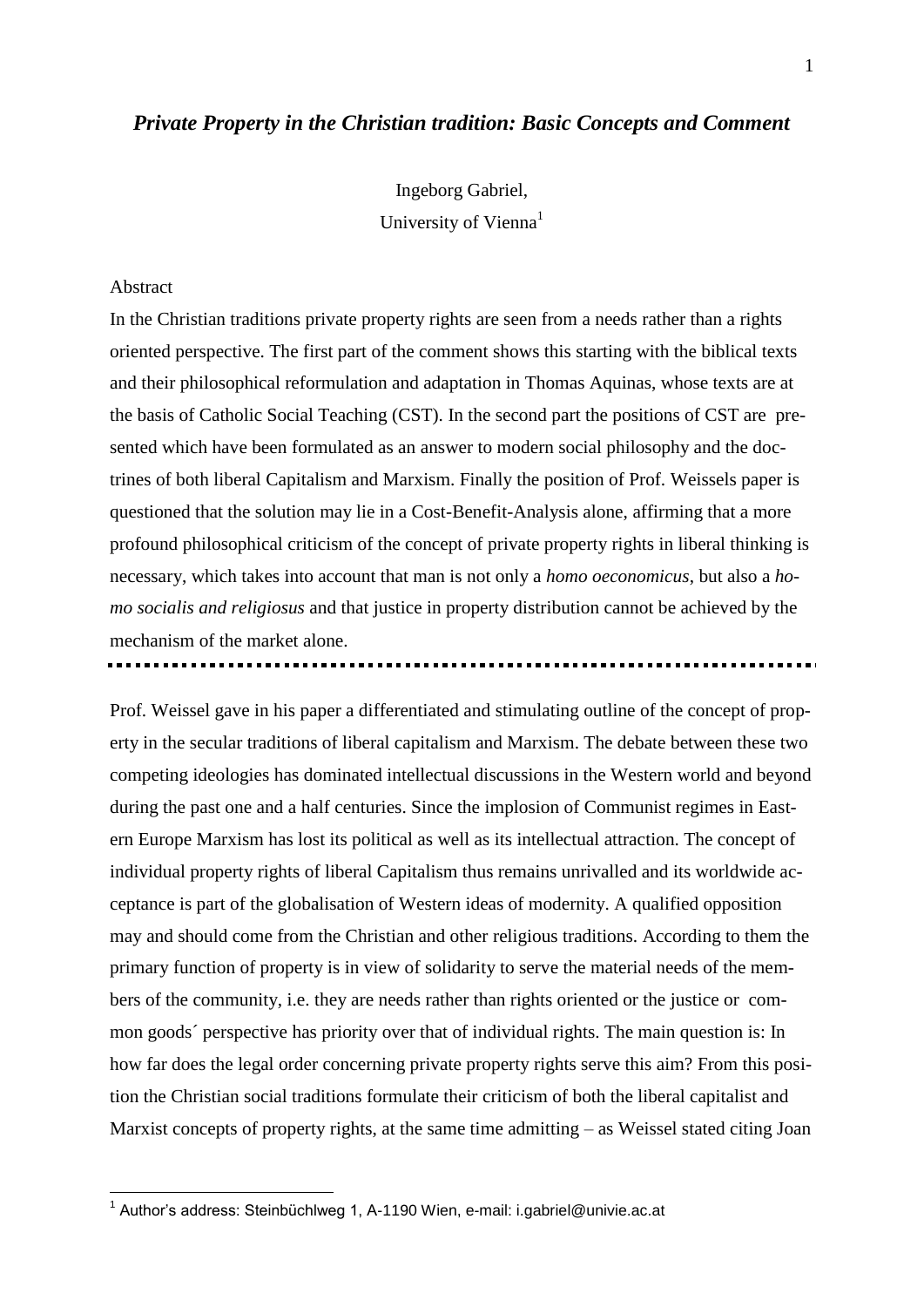Robinson – that "any ideology…contains a true or rational or useful nucleus upon which any further analysis should be based."<sup>2</sup>

The concept of property rights in liberal Capitalism and Marxism moreover can only be understood properly if located in the wider context of European thought and history and this for two reasons. a) Christian theology and philosophy constitute the intellectual background of liberalism as well as Marxism, which both reformulated the Christian heritage on a secular basis taking up some elements and rejecting others. Thus the basis of liberal philosophy is the dignity of the human person as an individual, endowed by his creator with certain inalienable rights. Marxism on the other hand puts the emphasis on the social dimension of human life condemning the individualistic approach which in the concrete social order furthered injustice. b) Two thousand years of Christian formation profoundly shaped the overall worldview and the mentality of Western culture. As Max Weber tried to demonstrate in *Die Protestantische Ethik und der Geist des Kapitalismus (1905)* the capitalist economy cannot be understood without taking account of the religious ideas and attitudes of the dominant groups which created it. They formed the behaviour and expectations of individuals as well as communities and thus constituted an important precondition for the rise of capitalism as "the most fateful power" of modernity.<sup>3</sup> Weber's scientific interests were the cultural and religious roots of Capitalism, which he found in the Calvinist protestant tradition, in the rather specific form it took in the  $17<sup>th</sup>$  century. The Christian heritage is, however – as Weber himself knew -, much broader and other strands of it, as for instance Catholicism, where much less favourable towards the emergence of Capitalism.

Liberal economic theories are thus the outcome of the rather complex intellectual and religious history of the West. This has also consequences on the level of economic policy. The concept of the social market economy, which gave orientation to economic policies in Europe after World War II is a mixture of liberal as well as Christian social thinking. Different economic and social policies, e.g. in the European Union and the United States, are thus last but not least the result of a different religious background.

At this point I want to add a word on the meaning of Christian tradition in the context of this paper. As is well known, Christianity is divided in three main denominations: the Roman Catholic, the Protestant and the Orthodox, the latter two being in themselves rather heterogenous. These three big traditions hold similar positions on social issues, though the form of argumentation may differ. Traditionally Roman Catholicism uses philosophical arguments, Protestantism relies on biblical texts and for the Orthodox churches the theologians of the first

 $2$  Cf. E. Weissel, in this volume.

<sup>3</sup> M. Weber, *Gesammelte Aufsätze zur Religionssoziologie*, (Tübingen 1988), p.4.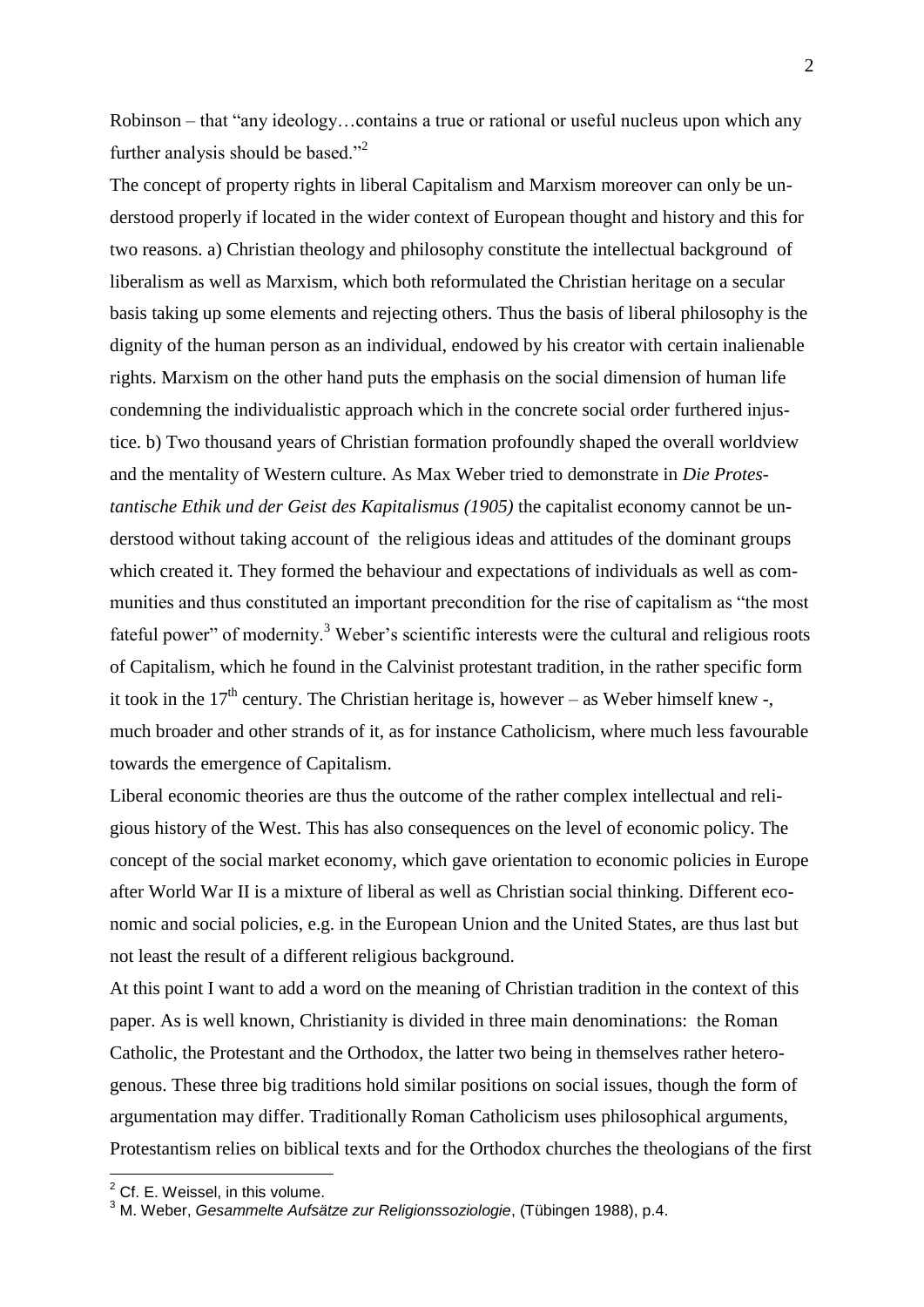centuries, the so called church fathers, remain the main theological authority. Despite this difference in method, however, the main lines of argument concerning property rights are basically the same. Ecumenism during the last decades moreover led to an evening out of still existing differences in emphasis as well as in method.<sup>4</sup>

For a scientific undertaking such as this conference, which is to compare the liberal and the Islamic concept of property and property rights the Christian social ideas may moreover serve as a bridge and are therefore of particular relevance.

In the first part of my comment I will give a brief outline of foundational biblical ideas as well as of Christian theology. In the second part I will briefly describe how the Roman Catholic social doctrine took up the challenges posed by modern liberal Capitalism and finally I will discuss Prof. Weissel's suggestion, to evaluate liberal Capitalism through an overall costbenefit-analysis.

### *Biblical and philosophical traditions*

1

Property rights have always been an important topic of Christian ethics, the moral and legal provisions in this realm being decisive for the distribution of life chances in a particular society. Property rights determine how scarce material goods are used and personal power relationships are structured. The questions Weissel asks at the beginning of his paper: Who can and should become proprietor?..What things can or should become property?..What kind of uses can or should be made of property?" are subject to religious norms and regulations. The first book of the Old Testament (OT) speaks of God as the creator of the universe and therefore the proprietor of all things, which are – one may say - the product of his work. "The heavens, even the highest heavens belong to the Lord, your God, as well as the earth and everything on it." (Deuteronomy 10,14). God entrustes man, whom he created in his image, with the dominium of the earth (Genesis 1,28) which he is to govern and make a living from. In the feudal terminology of the time: Man's right to usage of the goods of the earth is that of a tenant. Individual as well as collective property rights are subordinated to God's primary right as a proprietor, e.g. they are to be exercised in accordance with his will, which is revealed in the law. Property is thereby seen from a double perspective: it is a means to fulfil physical needs and it is subject to an order to be created by man, the aim of which is that the goods available can serve this function properly for all members of society. OT writings – as those of most

<sup>&</sup>lt;sup>4</sup> To cite but one example: In 1997 the German Catholic and Protestant churches together issued a document on social issues, Für eine Zukunft in Solidarität und Gerechtigkeit. Wort des Rates der Evangelischen Kirche in Deutschland und der Deutschen Bischofskonferenz zur wirtschaftlichen und sozialen Lage in Deutschland.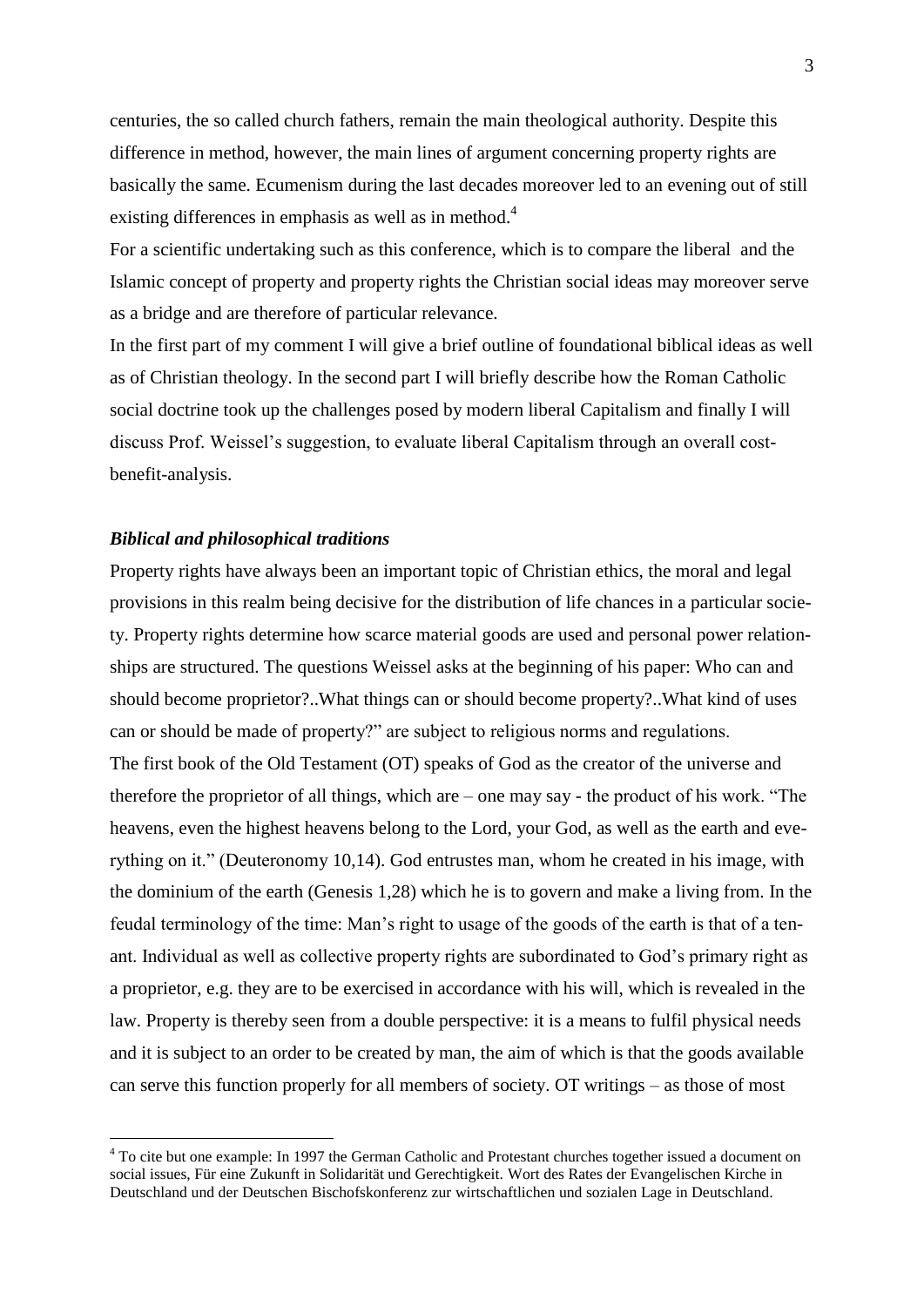religions - see wealth as God's blessing which comes as a consequence of human diligence and endeavour, whereas poverty is the result of vice and laziness (e.g. Proverbs 23,21). Private property is protected by the law. In three commandments of the Decalogue it is forbidden to steal as well as to desire one's neighbour's wife or belongings (Exode 20,15.17; Deuteronomy 5,19.21). They are the basis for more detailed norms. These private – and for that matter collective - property rights are, however, subject to a number of moral and legal limitations. On the moral level everybody owning more than he needs for his subsistence is obliged to generously give alms. On the legal level the tora contains a variety of regulations which are to prevent destitution of the populace. Examples are the institutions of the sabbat year (Exode 23,10f), the rules for debt relief in every seventh year (Deuteronomy 15,1-3) and the jubilee Year (Leviticus 25, 8-31), which decrees that every fiftith year Hebrew slaves are to be freed and real estate to be returned to its owner. These laws are to secure that the distribution of property does not become uneven in a way that its original aim is forfeited which is to satisfy the material needs of all members of society, especially the poor and weak. Accordingly the prophetic texts of the OT not only scourge those unfaithfulness to God, but with equal fervour condemn luxury, injustice and the exploitation of the poor and call forth God's judgement. In the OT - we may thus conclude - property is considered a good and a blessing and is protected by law. Private generosity and legal regulations are however to ascertain that extreme forms of injustice and thus social decay are avoided.

The New Testament´s (NT) attitude towards property and wealth is marked by greater scepticism. 1) From a religious perspective wealth is now seen as a potential source of human enslavement and as an antagonist to the absolute God, in whom alone man is to trust. "No one can serve two masters. He will either hate one and love the other, or be devoted to one and despise the other. You cannot serve God and mammon" (Matthew  $6.24$ ).<sup>5</sup> Wealth is thus considered a danger for man and his soul, curtailing his freedom and generating a false sense of security, which makes man forget that he is mortal (cf. Matthew 19,23ff; Luke 12,16-21). 2) From a social perspective the rich tend to be hardhearted and are unprepared to share their wealth with the poor, which however is a *sine qua non for* salvation (cf. Luke 16,19-31; Matthew 25). 3) From an eschatological perspective, which means the belief that ultimate justice will be realized at the end of time, the unjust distribution of wealth and property is part of a skewed social order which is to and will be overcome once and for all. In the beatifications the single most important text in the NT - the rich are shuned and the poor blessed (Luke 6, 20.24). And in another central text of Christian tradition, the Magnificat, God is said to have

 5 The Greek word "mammon" derives from the Hebrew "aman", to trust, thus indicating that trust in property conflicts with the trust in God.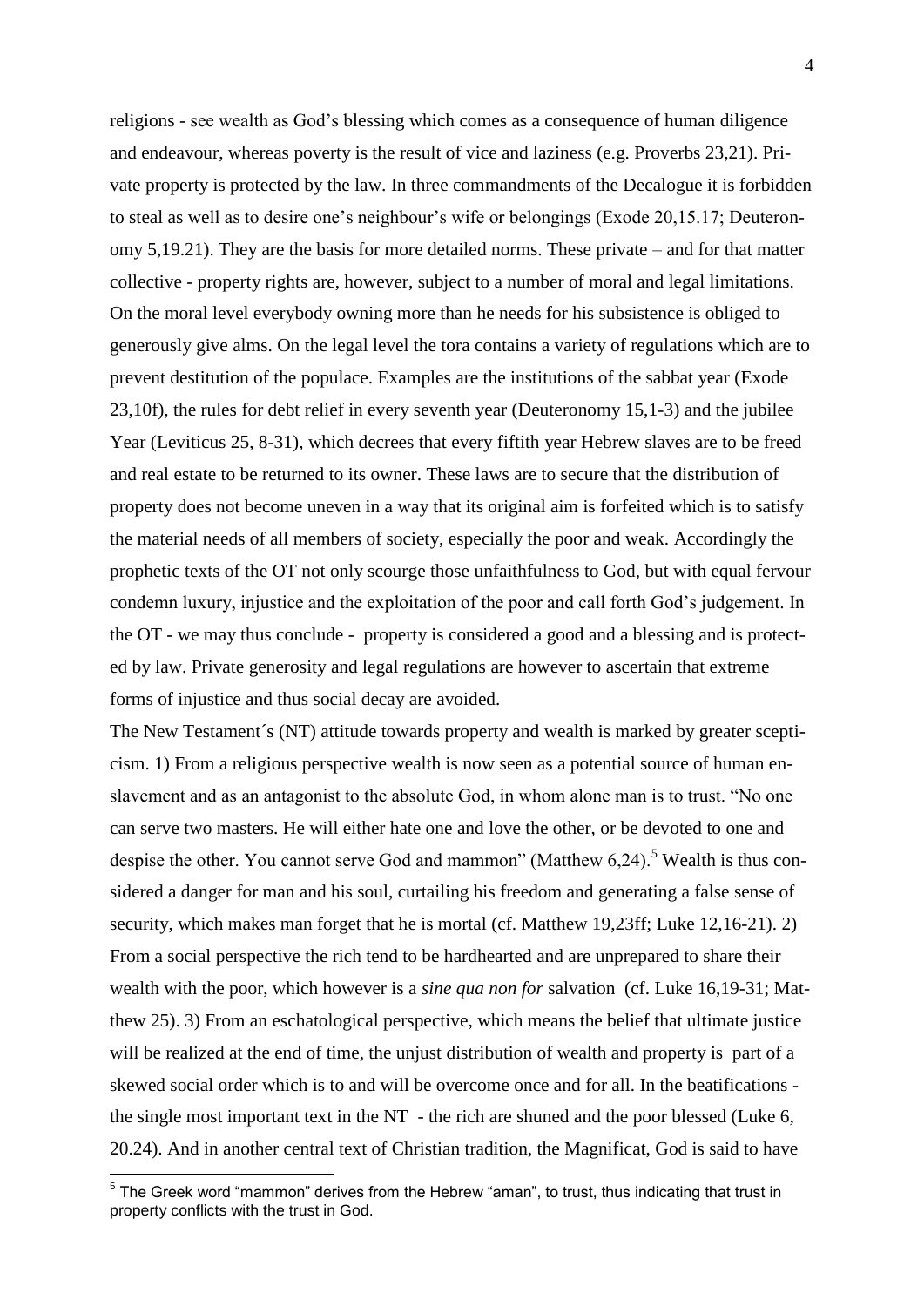"filled the hungry with good things and sent the rich away empty" (Luke 1, 53). These texts express a fundamental dissatisfaction with the social situation characterized by destitution and need. Against it they raise the hope and expectation that in God's kingdom at the end of time justice will rule and poverty will be overcome (cf. 2 Peter 3, 12). This eschatological vision was a main source of inspiration for the first Christian communities, which decided to practice a community of goods (Acts 2,42-47; 4,32-35). Their attempt served as a model for Christian monastic communities over the ages.

The writings of the early Greek and Roman theologians, the so-called Church fathers, echo these NT texts, combining them with topics from Platonic and Stoic philosophy. Thus Plato expressed the ideal of a community of goods in the Politeia and the Stoics regarded money as the "mother of all evils". The theologians of early Christendom ever and again exhorted against wealth, luxury and hardheartedness demanding a redistribution of goods to help the poor.<sup>6</sup> Private property for them is a consequence of the Fall, i.e. original sin which means that it does not reflect God's original plan with the world and is at best a concession made to man's imperfection. This position differs greatly from that of Roman law which highly values private property rights. Philosophically they were legitimised through occupation theory, e.g. by Cicero, the Roman statesman and philosopher of the  $1<sup>st</sup>$  century B.C. Basilius, one of the great theologians of the  $4<sup>th</sup>$  century, refuted this occupation theory in writing, that this was as if one would consider it right that one person runs to a theatre and reaching it first occupies all seats preventing others from sitting down. And he concludes: "Thus the rich act in the same way, when they consider material goods which are to be in common as their own."<sup>7</sup> To summarize: The belief that God is the owner of all goods and man but his trustee leads to a world view for which is not firstly and foremost regarded from an individual rights perspective but as a means to protect and further the life of men. The eschatological vision of the realization of perfect justice at the end of time by God himself thereby serves as a regulative and dynamic idea. Regulative in that any concrete society at any point in time is regarded from the perspective of God's final plan with the world and may thus be criticized. Dynamic in that the present state is to be changed so as to better reflect the vision of the Kingdom of God. This biblical and early Christian view is transformed in scholastic theology into philosophical concepts. Its most influential proponent was Thomas Aquinas (1225-1274). He lived in the time of so called early capitalism and Christian poverty movements, amongst them the new

<sup>6</sup> Cf. A. Hamann, *Arm und reich in der Urkirche*, (Paderborn 1964); I. Seipel, *Die wirtschaftethischen Lehren der Kirchenväter*, (Wien 1927).

<sup>7</sup> *Patrologia Graeca* 31, 275, cited in: A. F. Utz, *Kommentar zu Thomas von Aquin, Summa Theologiae II-II 57- 79*, Band 18 der deutsch-lateinischen Thomasausgabe, (Heidelberg 1953), pp. 490-527, p. 506.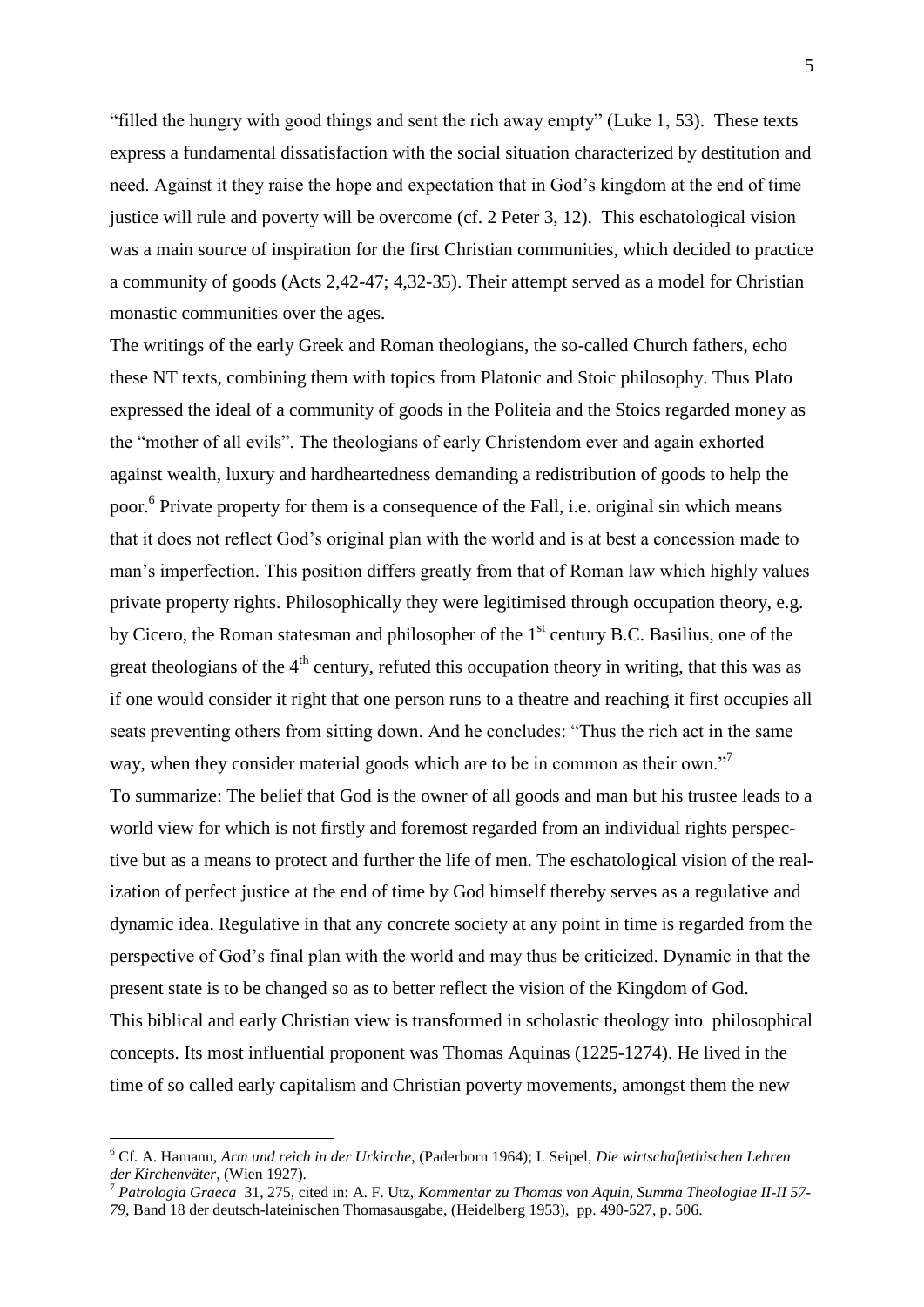mendicant orders which he himself belonged to. His theology has been at the basis of Catholic social teaching through the ages and up to the present. It therefore merits to be looked at in some detail.

In the second part of the Summa Theologiae, his main work, Thomas presents his ethical theory. Following Aristotle who regarded justice as the highest human virtue Thomas deals with questions of justice in great detail, orienting himself on the scheme of the Decalogue. Property is treated under the seventh commandment (Thou shalt not steal) under the overall heading "Theft and robbery". <sup>8</sup> Thomas' differentiates three levels: a) All material things belong to God, who is their first proprietor. Man being created in God's image has a right to use them. b) Common property of goods is a rule of natural law. The concept of natural law thereby denotes the - though imperfect - reception of eternal law, e.g. God's plan of the world, by human reason. c) On the level of positive law Thomas opts for private property. It constitutes for him an "invention of the human mind", e.g. he denies it the dignity of natural law. However, because of human imperfection it is for three reasons preferable to common property: a) Experience shows that men take better care of things they own privately and work harder to acquire them, whereas out of laziness they are inclined to neglect the common good. b) Proper administration and use of property are better secured if everybody knows which things he has to care for. c) Social peace is better maintained and conflicts are rather avoided, if everybody is content with what he considers his own. The concept thus differentiates between an ethical and a legal perspective. From the ethical point of view the common destination of goods is a rule of natural law and to be preferred to private property. Private property, however, is preferable on the legal level for various reasons of convenience. These positive property rights are considered to be an invention of the human mind added to natural law. They are to be arranged according to the situations of a particular society and time. Thomas in this sophisticated argument obviously tries to reconcile two conflicting aims: Material goods according to God's plan are there to serve the physical needs of all human beings. As empirical evidence shows however private property rights are better than common property securing a more effective usage of property.

# *Catholic social thought on property rights: the challenge of liberalism and Marxism*

<sup>8</sup> Thomas Aquinas, *Summa theologiae* II-II, q.66, a.1-2, ibid. cf. the excellent commentary of A. F. Utz, pp. 490- 527.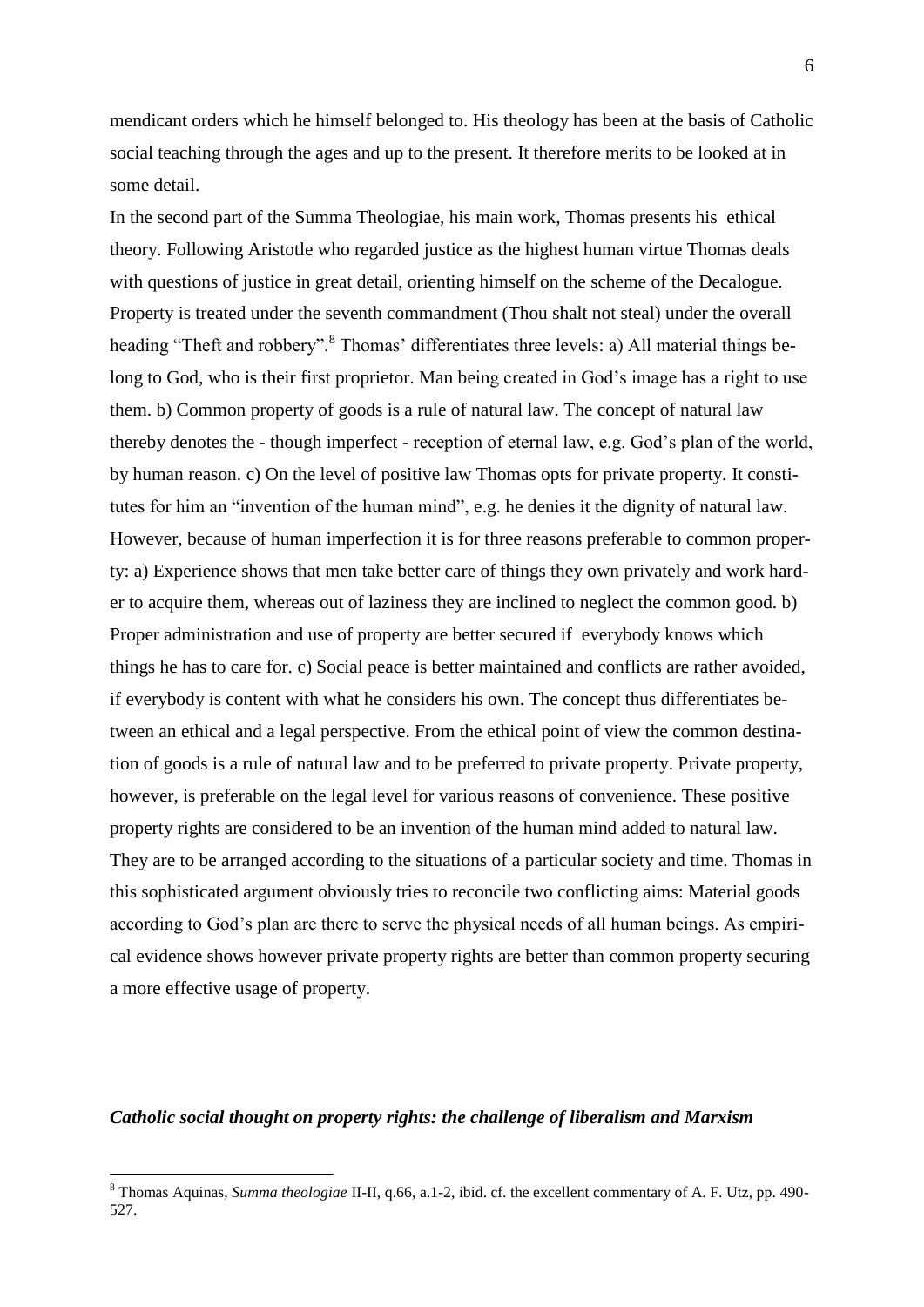Since the  $16<sup>th</sup>$  century the individual occupies the central position in social philosophy. He has been endowed by his creator with certain inalienable rights, the most important of them being property rights. The term property thereby encompasses everything a person is and owns. *J. Locke*, the father of liberalism, thus speaks of "property that is life, liberty and estate."<sup>9</sup> Man is the proprietor of his own person and the things he creates through his or her work and which are therefore rightly his own. The self image of modern man is that of "worker and owner", an owner because of his work. Material goods are regarded as a physical extension of the individual person, whose life they are to secure and protect. They are at the same time the main source of individual liberty vis-à-vis the state. As *A*. *Smith*, the 18<sup>th</sup> century moral philosopher and founder of modern economics, writes: Property is a natural right and as such "", most sacred and inviolable"<sup>10</sup> It is the basis for personal well-being and freedom. Personal dignity of man as God's creature and property rights thus become practically indistinguishable. The reconciliation of private property rights and the common good is automatically brought about by the "invisible hand"<sup>11</sup> of divine providence through the self regulating mechanism of the market. The social reality of the first and subsequent Industrial revolutions in the  $19<sup>th</sup>$  and  $20<sup>th</sup>$  century falsified this optimistic Enlightenment theology, which misinterpreted God's providence in too mechanistic a way. The unequal distribution of resources between the rich and the poor did not diminish by itself, but it rather grew and the social divisions became greater.

It is on this very ground that Marx attacked the concept of liberal property rights as being abstract. In the world as it is property rights do not secure life and liberty for all, e.g. fulfil the function ascribed to them. Quite to the contrary they become a means of exclusion, as Weissel stressed in his paper, destroying the personal dignity and liberty of the majority, who are factually excluded from ownership. Thus *K. Marx* writes in *Zur Judenfrage,<sup>12</sup>* that individual property rights effectively serve only those who own property and reduce those without property to the status of non-citizens.

Liberal philosophy and with it modern economic theory thus take up one part of the Christian heritage, e.g. the dignity of man as God's creature who for his life sustenance has a right to property. It negates, however, the other half of the message, e.g. that property carries an obligation for the individual as well as the community, or the state to ensure that the needs of all

<sup>9</sup> J. Locke, *Second Treatise on Government,* Nr. 87, German edition: *Zwei Abhandlungen über die Regierung*, (Frankfurt 1995), p. 137.

<sup>10</sup> A. Smith, *Der Wohlstand der Nationen*, (München 1974), p. 371.

 $11$  Ibid. 106.

<sup>12</sup> K. Marx, *Zur Judenfrage*: Marx/Engels Werke, (Berlin 1964), Bd. 1, pp. 347-377.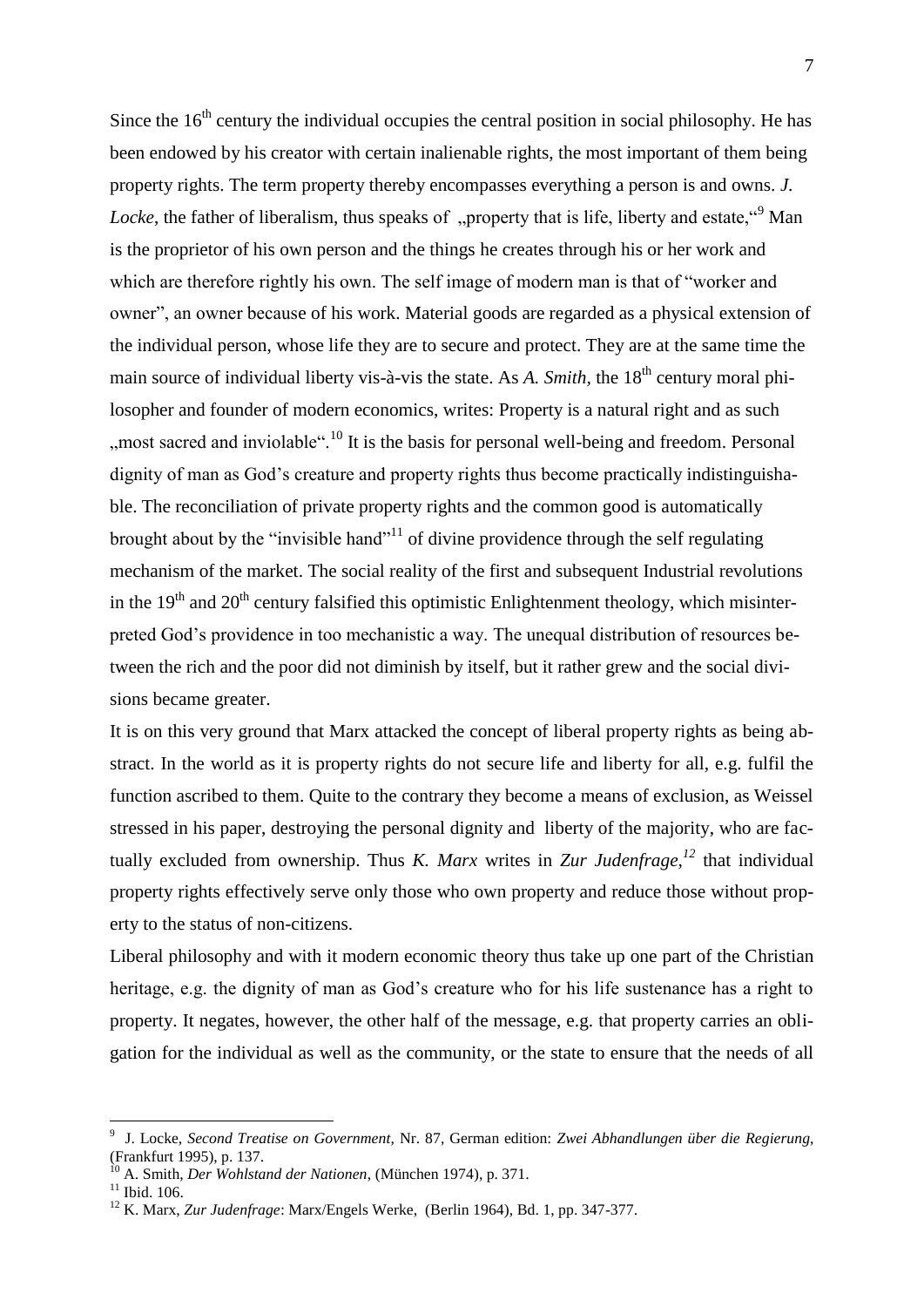The Christian churches which in the  $19<sup>th</sup>$  century found themselves on this ideological battlefield at first responded by demanding greater charity vis-a-vis the destitute. It took them some decades to understood that the problem was not only one of individual greed and a lack of individual morality. It was of a more fundamental character in that the modern social ideologies both propagated a new social order, which according to their proponents was to create justice through the realization of its respective philosophical premises in political life. Catholic social teaching (CST) is the result of the insight that it was henceforth necessary to deal with the social problems also on a philosophical level. From its beginnings it had two main purposes: To voice criticism against the unjust social conditions in modern societies and in the world as a whole and: To give intellectual and political orientation to Christians in the ideological debates between liberalism and Marxism. The papal encyclicals as the main documents of CST thus contain two kinds of enunciations: a) A criticism of the social conditions of the day, particularly the highly unequal distribution of property on the national and international levels. Thus the first encyclical Rerum novarum (1891) speaks of the "proletarians who suffer the fate of slaves because the capital is in the hands of few whereas the great majority became destitute"  $(RN 1; 2)^{13}$  In 1931, shortly after the world economic crisis, the encyclical Quadragesimo anno laments the "hard fate" and "unbearable yoke" of the workers (QA 4) and – to cite but one example - Populorum progressio (1967) condemns "the scandal of appalling injustice not only concerning the ownership of goods but even more so their usage" on the international level (PP 9). This diagnosis has the character of an appeal to Christians and "men of good will" to do whatever possible to change the situation. But CST also contains b) a philosophically founded criticism of liberal as well as Marxist concepts. The question of property rights having been in the centre of the intellectual debate ever since Marx issued his Communist manifesto in 1848 it became also one of the main topics of CST. As one of its renowned representatives wrote: "Marx had made private property the main subject of his attack and thereby chosen the battlefield, on which the fight had to be fought."<sup>14</sup> Marxism was criticized because the abolition of private property would not be in the interest of the working classes (RN 4), but "lead to confusion in society and a slavish dependency on the state.." (RN 12). Property is regarded as a natural right because a) it corresponds with man's

<sup>13</sup> Cf. *Rerum novarum*, in: *Texte zur Katholischen Soziallehre*, (Kevelaer 1992), p. 2. English texts of documents are available under http://www.osjspm.org/cst/rn.htm.

<sup>14</sup> O. v. Nell-Breuning, *Die Soziallehre der Kirche. Erläuterungen der lehramtlichen Dokumente*, hrsg. von der Katholischen Sozialakademie Österreichs, (Wien 1983), p. 42.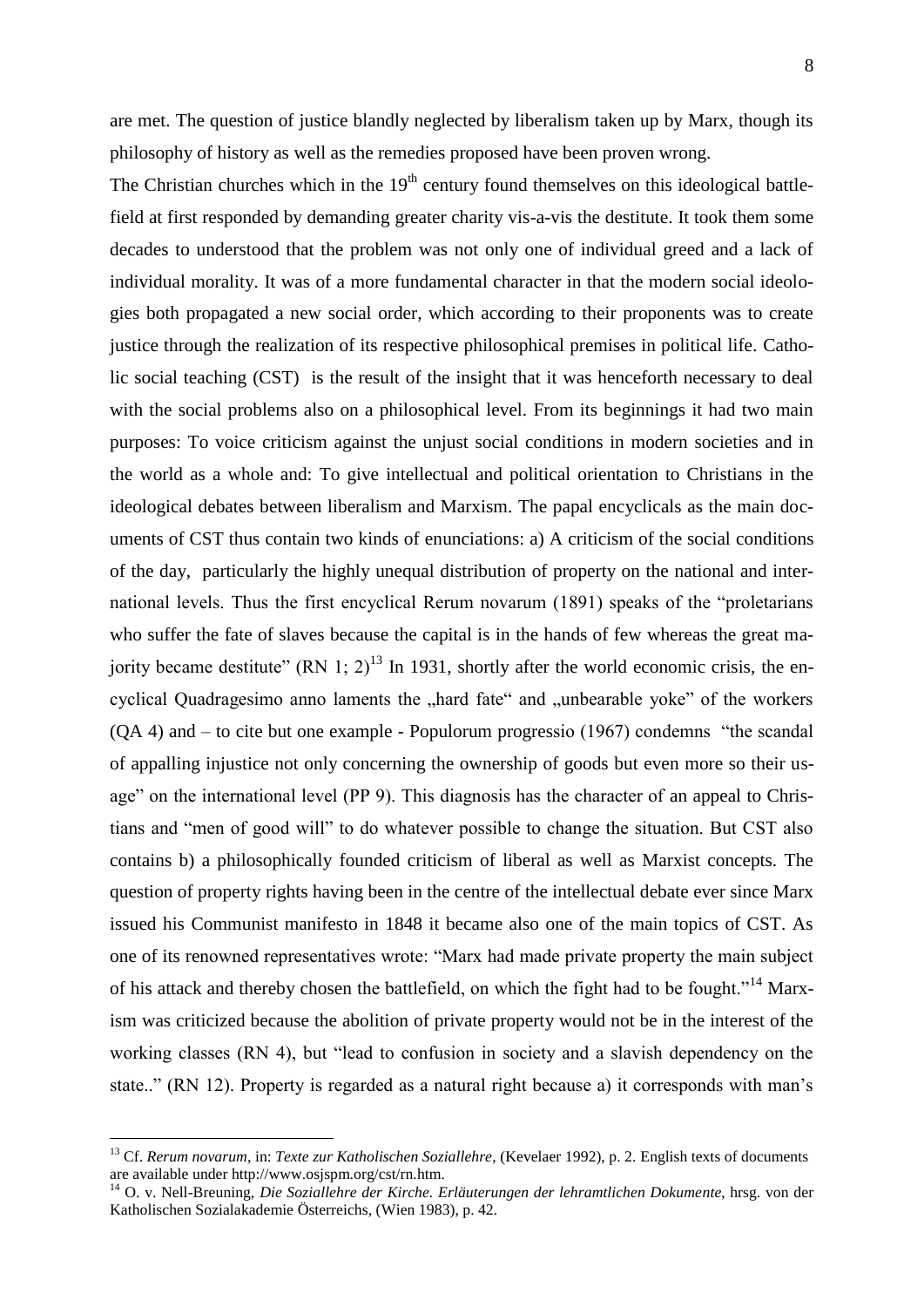rational nature and hence with his dignity; b) it belongs to his liberty, which obliges him to care for his own future and that of his family (RN 6; 9) and c) it is a fruit of his own work. The arguments for private property thus takes up the liberal rights tradition. Against liberalism Rerum novarum however stresses the overall responsibility of the state for the common good, e.g. a distribution of goods which is in the interest of all. This is to be brought about through private charity and legal measures, through which social security systems are to be created (RN 29) and the distribution of property supported (RN 35).

It may be noted that the position of Rerum novarum on property rights tending towards the liberal side led to strong protests and tensions within Catholicism which lasted for decades.<sup>15</sup> The opposition against the liberal property rights concept became the way of expressing resistance against modernity as a whole. Especially in Austria and Germany the 1920's and 1930's were a time of embittered conflict between the proponents and the adversaries of liberal property rights, which were regarded as the centrepiece of an individualistic social order intolerable for Christians. In the end the reformists who accepted the market economy trying to tame it through social legislation won the battle. It was not for the Christian religion to create a social order of its own – as Marxism had tried to do – but to use its influence to promote justice through social legislation within the existing Capitalist order.

The main line of argumentation is echoed in later documents which however going back to Thomas Aquinas stress the priority of the common property rights of mankind. Thus the Pastoral Constitution of the Second Vatican Council, the highest ranking document in the Roman Catholic Church, Gaudium et spes (1965) writes: "God intended the earth with everything contained in it to the use of all human beings and peoples. Thus, under the guidance of justice together with charity created goods should be there for all in an equitable manner." (GS 69). Material goods are so to speak the common heritage of mankind. They are to be used in a way that the needs of all men and women are met according to rules of justice and charity. It is only after this that private property rights are justified because they more efficiently further economic progress, serve to safeguard man's private and political freedom and are "a precondition for civic liberty." (GS 71). Because of this relativity of individual property rights those who are in extreme need have the right to take whatever they need for survival from others without committing a moral or legal offence, just as the landless have the right to occupy and use land not being cultivated by its owners (GS 71). This right to pilferage as well as the right

<sup>&</sup>lt;sup>15</sup> Especially the phrase that property is a right "which has been sanctified through practical recognition over the centuries *(omnium saeculorum usu consecravit)* (RN 8) caused widespread protest, cf. I. Gabriel, *Die Eigentumsfrage in den päpstlichen Enzykliken und ihre Wirkungsgeschichte in Österreich* (unpublished manuscript), (Wien 1991), pp.24-29.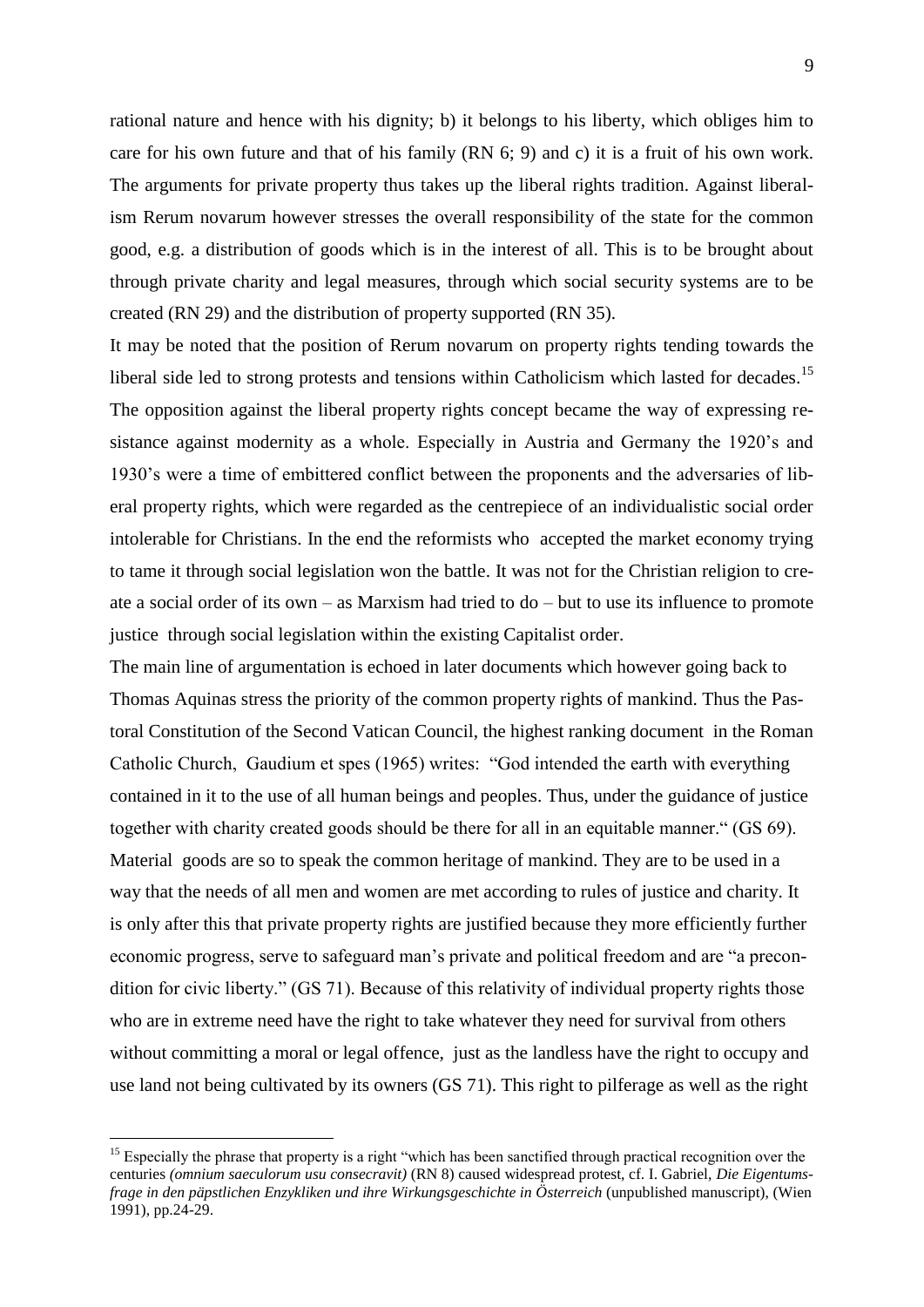to occupy uncultivated land mainly directed against the hacienda economy in Latin America, are not reconcilable with the liberal rights tradition, in that they give priority to elementary physical need over acquired rights.

Summing up: For the Catholic social tradition private property rights are legitimate as part of the social order and from a legal point of view, because they protect the liberty of the individual and lead to greater economic efficiency. They are for theological and moral reasons, however, not regarded as absolute individual rights, with which the state may not interfere. Theologically speaking property is a means given by God so that all may reach in solidarity their overall aim in life. From a moral perspective property is not only a right, but it entails moral obligations towards all other human beings who for reasons which may or may not be of their making lack the goods necessary to sustain their life. Legally in that private property rights are limited through measures which guarantee that the common good is being achieved in the best possible way. Moreover, it may be noted that for the Christian as for other religious traditions, liberty has not only a external political but also an inner dimension, inner liberty being furthered through striving to limit rather than expand the usage of goods and ownership. Freedom is thus enhanced through self-limitation rather than self-expansion. The question that remains to be answered is what this critical potential of the Christian traditions can contribute to the present day situation.

#### *Can a Cost-benefit-analysis solve the problem?*

<u>.</u>

Two things are largely uncontested today: a) It has been verified at immense human cost that private property rights lead to more economic efficiency and thus to greater production and that they better safeguard human freedom. The medieval analysis of human nature thus proved quite accurate<sup>16</sup> as much as the liberal assumption that property secures freedom. b) The distribution of wealth worldwide is unsatisfacory from a moral as well as a political point of view, since it leads to growing social tensions within states as well as internationally. To give but a few figures from the UNDP-Report of 1999: 20% of the world population dispose of more than

80% of the world GDP, whereas the poorest 20% receive only 1,4%. One billion human beings out of six billions live in destitution. The property of the two hundred most wealthy people exeeds the total income of 41% of the world population.<sup>17</sup> There has been an immense growth of wealth during the past decades, but this has not led to just distribution, e.g. more

<sup>&</sup>lt;sup>16</sup> Cf. the reasons of convenience for private property in Thomas Aquinas as presented earlier in this article.

<sup>&</sup>lt;sup>17</sup> Cf. United Nations Development Programme (Ed.), *Bericht für die menschliche Entwicklung*, (Bonn 1999), p. 44.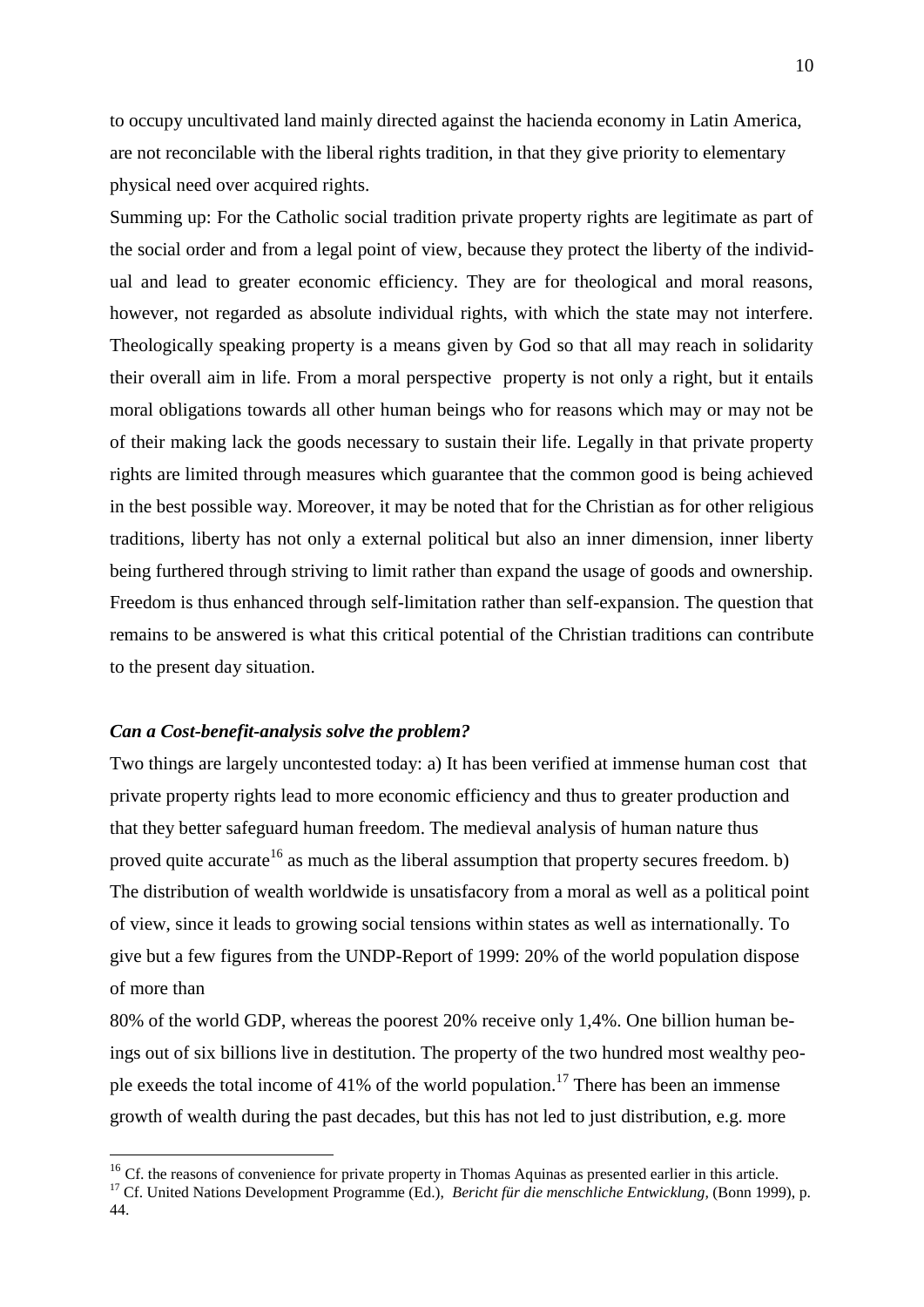benefits accrued to those better off from the start in developed as well as in developing countries. Whatever the long- and short term reasons for this may be, the present state of property distribution cannot be justified on any ground. This truth is not easily acknowledged by liberals, who continue to promise trickle down effects in the long run and thus immunize their basic assumptions against falsification. But as already John M. Keynes ironically remarked: In the long run we are all dead.

Weissel suggests that a detailed Cost-benefit analysis could solve the ideological dilemma even if he considers the chances of such an evaluation of the respective costs and benefits of different ideological systems and their political implementation as minimal. I agree that a CBA could be most helpful, especially to determine which goods should be public and which private.<sup>18</sup> However, as the present debate shows a *sine ira et studio* evaluation is hardly possible. Even negative evidence that privatisation does not lead to better standards does not dampen the optimism of those who have internalised the liberal credo of competition leading to optimal results. This shows inter alia that rational judgements are made within the framework of a particular world view. CBA - even if one could effectively calculate the cost and benefits for different groups of the world populace now and in the future – cannot question the philosophical premises and formulate aims for social development. Economic liberalism as a (more or less coherent) philosophical system has therefore to be questioned more fundamentally on philosophical grounds. Such philosophical criticism also of its concept of individual property rights approach by far exceeds the scope of this paper. The following points may serve as a stimulus for further thinking.

a) *Man is not only and not even foremost a homo oeconomicus, he is as much a homo socialis and a homo religiosus,* as all religions and cultures testify. Neither in his everyday behaviour nor in his aspirations does he strive for and calculate only his economic gains. Man is a being who does not live on bread alone, but as much on social recognition, the development of his abilities – and the word of God, i.e. immaterial goods. Human reality thus is much wider than the basic assumption of economic theory of man maximizing his own benefits admits. In our societies economic theory, however,strongly influences the way man thinks about himself. The theoretical assumption of the homo oeconomicus therefore is not neutral as social reality is at least partly molded according to this assumption. This, however, is bound to have negative effects on the society as a whole including economic activity. The weak flank of liberalism is that it depends on the existence of social values, which it cannot itself establish. These

<sup>18</sup> Cf. the excellent publication I. Kaul, I. Grunberg, M. A. Stern (ed.), *Global Public Goods*. International Cooperation in the  $21<sup>st</sup>$  century, (Oxford 1999).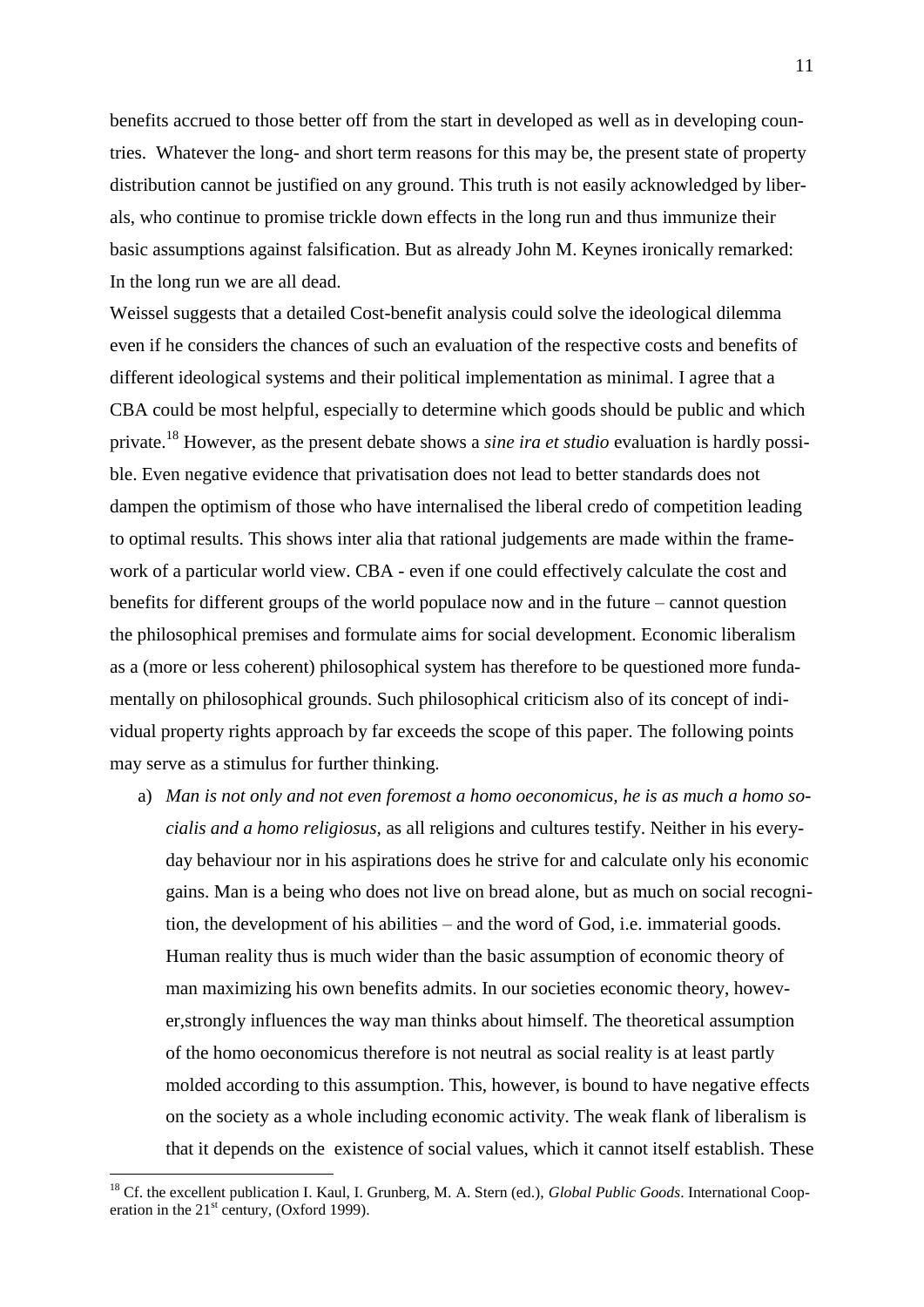are first and foremost moral values such as trust, honesty and solidarity, which are fundamental also for economic activity. Moreover, the basic attitudes of its individual members determine the vision a society has of itself and the goals it wants to realize in the long run. A CBA can provide data, but it cannot show the direction in which to go, e.g. in the case of property rights the distribution of goods which is considered to be desirable for the society as a whole. This is rather determined by moral attitudes its members hold and which are formed by religious and spiritual values.

- b) *Man is not first and foremost an individual, as the methodological individualism of liberalism assumes, but fundamentally a social being.* He needs social support materially over large periods of his life, as a child, when old, sick or out of work etc., and immaterially all his life long to grow as a human being through his engagement in a wide variety of social and political activities. Greek philosophy and the Christian tradition agree that man cannot develop his personality in solitude. This basic insight into man as a social and political being on the moral level means that he has not only rights but also obligations towards the community. Individual property rights may be regarded as legitimate, but they have to be complemented by the acknowledgement that any property carries with it moral obligations of solidarity with those who own less, which in modern society have to be transformed into legal obligations.
- c) Justice is not the mechanical result of market forces, but of political action. The assumption that the common good is the result of the "invisible hand" of the market neither corresponds with common sense – which knows that "money draws money" - and has also been falsified by historic experience. Political as well as private action is needed to create a social order, which fulfils the requirements of justice, which according to the famous first words of Rawls theory of justice is "the first virtue of institutions". This is a fundamental moral demand, which is also politically and economically sensible since too great differences in wealth are dysfunctional from a political as well as an economic point of view. This is particularly so in democracies, where the stability of the social order depends on its acceptance by the majority of the population. Legal measures are thus needed to correct the distribution brought about by market forces. This is affected mainly through social security systems and the provision of public goods such as schooling, health care etc. Private charity is of different importance in different cultural settings but can only play a limited role in large societies characterized by anonymity. The lethargy to create a just social order worldwide which is part of our present situation is the result of false philosophical assumptions